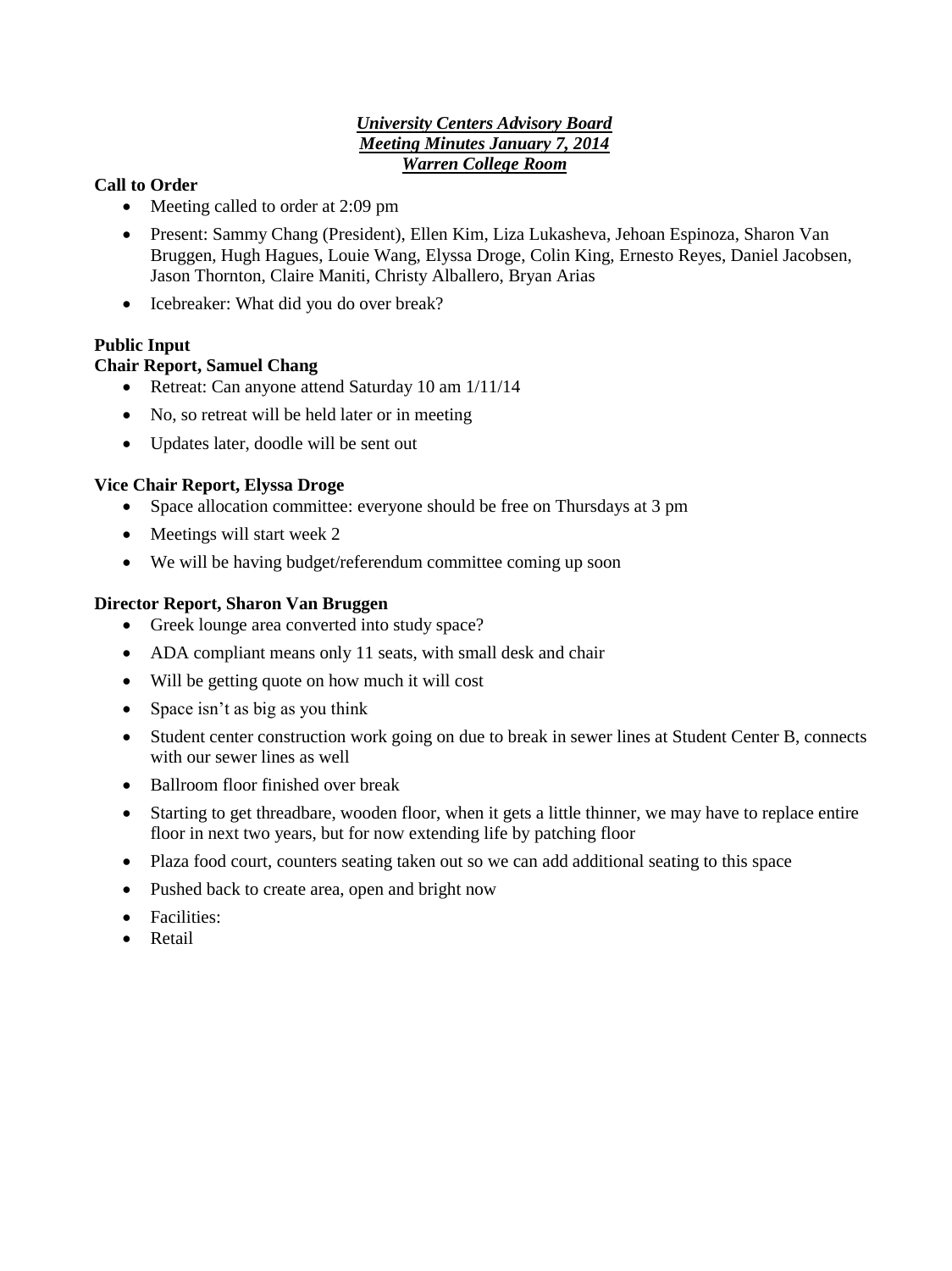- Taco villa: plans submitted this week, but have not had them verified by licensed architect; they will get to us by next week so we can build
- Chicken restaurant: exhaust problem, will get to us soon
- Dlush: open starting Jan 21, started staff training, only a few touch ups to go, will open soon
- Che Café: default notice sent, Che Café responded with letter from attorney; they needed one year 10 months back in April, now they need one more year, need details about what has been done to date, why is one year needed, have until mid-January to respond
- Coops update: reduce rent so more feasible to pay rent, not all consistent with payments, will meet with each of the coops before sending out default notices, Che Café only hasn't paid utilities and trash, Food Coop has paid, General Store behind rental payment, Groundwork Books behind rental payments
- Pest control and financial documents also need to be filled out

#### Question and Answer

□ Louie: For the chicken place, what kind of chicken will be sold? Fried chicken?

Sharon: We had selection committee choose place, cannot reveal the name, but you will be quite pleased. Baked chicken will be sold, etc.

**Ellen:** What happened with the fire?

Sharon: There were 2 fires intentionally set in building on Dec 3, and investigation has been turned over to SD Metro Arson Strike team. Puts lot of people in danger. There is an ongoing investigation. We were lucky that all our systems worked. Lucky that maintenance worker was there, and was able to respond quickly. In the 2nd fire, another member was walking by and was able to find extinguisher and put out fire. You can call UCSD PD to get in touch if any other information is known. □ Jehoan: Update for referendum this year? For UCEN?

Sammy: It depends on whether there are any new rules but it is possible. □ Jehoan: Who is in charge?

Sammy: UCAB. We have been working on budget projections so we can make decisions. We will have bigger discussion when we have more info. Want account of exactly where money for referendum will go. **New Business Old Business Member Reports Announcements**